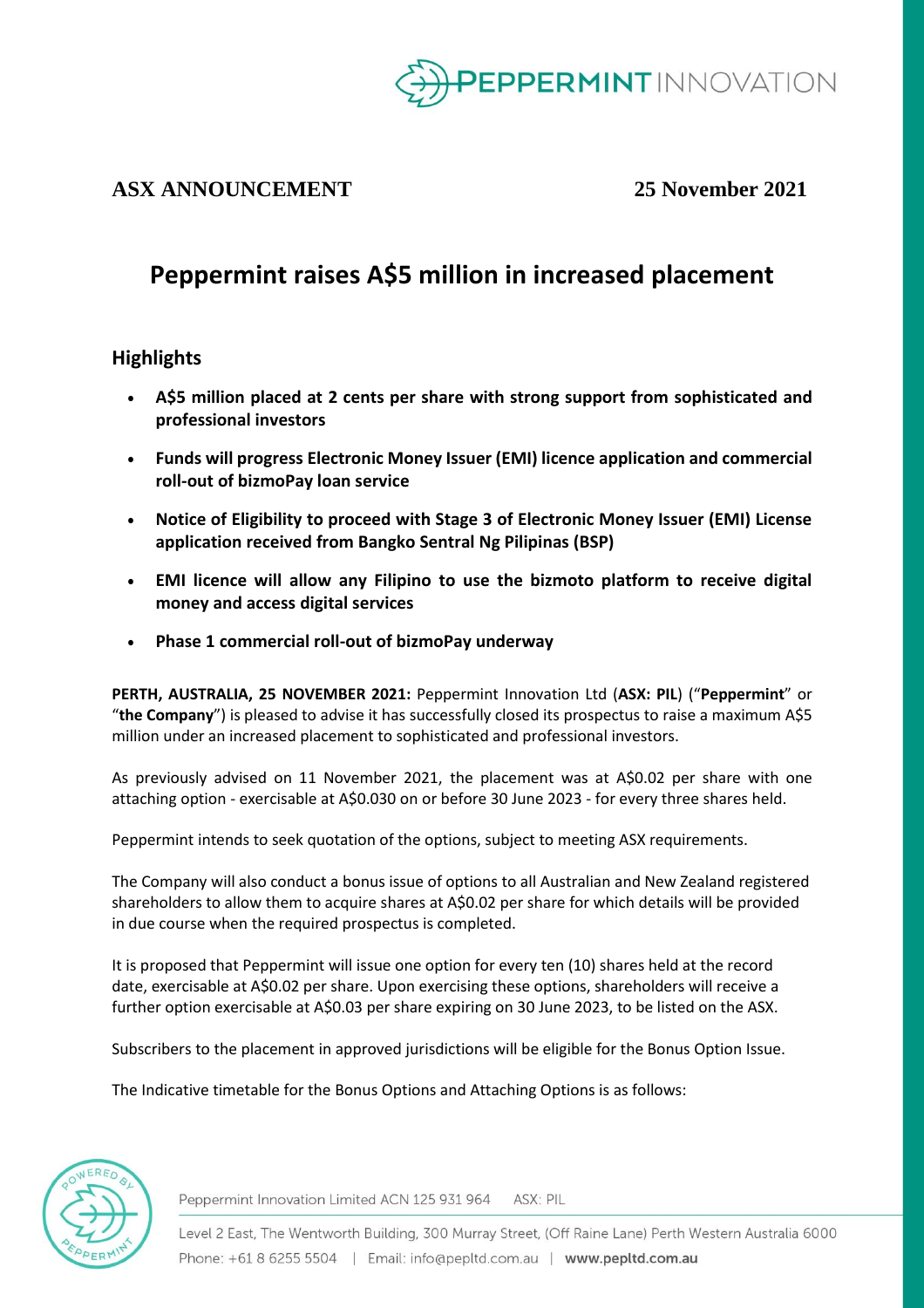

| <b>Action</b>                                                                                                            | Date             |
|--------------------------------------------------------------------------------------------------------------------------|------------------|
| Appendix 3B lodged at ASX                                                                                                | 25 November 2021 |
| Lodgement of Prospectus at ASIC and ASX<br>Lodgement of application at ASX for quotation of<br><b>Additional Options</b> | 25 November 2021 |
| Record Date for Bonus Options                                                                                            | 1 December 2021  |
| <b>Allotment Date for Bonus Options</b><br>Lodgement of Appendix 2A at ASX for Bonus Options                             | 2 December 2021  |
| <b>Expiry date of Bonus Options</b>                                                                                      | 22 December 2021 |
| Closing Date*                                                                                                            | 22 December 2021 |
| Last date for quotation of Additional Options (and<br>lodgement of Appendix 2A at ASX for Additional<br>Options)         | 4 February 2021  |
| <b>Expiry date of Additional Options</b>                                                                                 | 30 June 2023     |

Clee Capital acted as Lead Manager for the placement and will be paid 2% of gross proceeds as a management fee, 4% of gross proceeds as a capital raising fee and 30 million options exercisable at \$A0.03 per share expiring on 30 June 2023 (to be listed on the ASX).

**Peppermint's Managing Director and CEO Chris Kain said:** "The Company is incredibly buoyed by the level of support that we have received for our latest capital raise from both existing shareholders and new investors.

"We deliberately chose to extend the settlement date due to additional significant demand received from institutional and sophisticated investors wanting to participate in this capital raise. I am pleased to confirm this support has resulted in our Company achieving the placement target of A\$5 million, and we thank Clee Capital for their efforts in facilitating this.

"The timing of this placement has worked out very well for the Company as last week Peppermint received the official Notice of Eligibility to proceed to Stage 3 of our Electronic Money Issuer (EMI) application (the final stage of our EMI license application process) from the Central Bank of the Philippines (BSP).

"What this means is our request to the BSP, lodged via the Stage 2 EMI application process, to issue a 'Letter of No Objection' to register with the Securities and Exchange Commission (SEC) for authority to operate as an electronic money issuer (EMI) has now been granted.

"The Company looks forward to progressing through Stage 3, the final stage, of our EMI licence application as with an EMI licence in place any Filipino will be enabled to use the bizmoto platform to receive digital money and access digital services.



Peppermint Innovation Limited ACN 125 931 964 ASX: PIL

Level 2 East, The Wentworth Building, 300 Murray Street, (Off Raine Lane) Perth Western Australia 6000 Phone: +61 8 6255 5504 | Email: info@pepltd.com.au | www.pepltd.com.au